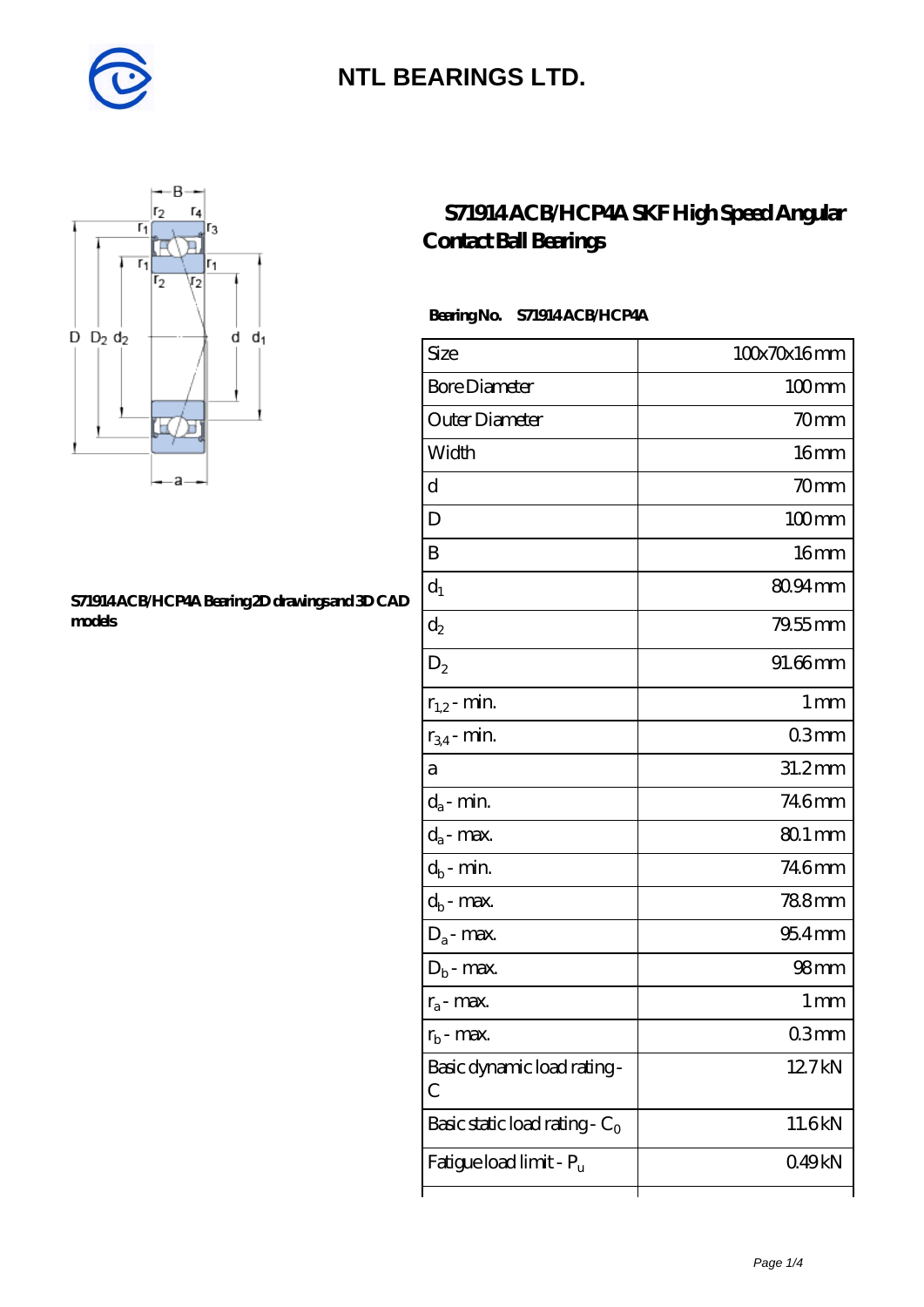

| Limiting speed for grease<br>lubrication | 19000r/min      |
|------------------------------------------|-----------------|
| Ball - $D_w$                             | $635$ mm        |
| $Ball - z$                               | 32              |
| Calculation factor - e                   | 068             |
| Calculation factor - $Y_2$               | 087             |
| Calculation factor - Y <sub>0</sub>      | 038             |
| Calculation factor - $X_2$               | 041             |
| Calculation factor - $Y_1$               | 092             |
| Calculation factor - $Y_2$               | 1.41            |
| Calculation factor - $Y_0$               | 076             |
| Calculation factor - $X_2$               | 067             |
| Preload class $A - G_A$                  | 75N             |
| Preload class $B - G_B$                  | 150N            |
| Preload class $C$ - $G_C$                | 450N            |
| Calculation factor - f                   | 1.1             |
| Calculation factor - $f_1$               | 0.99            |
| Calculation factor - $f_{2A}$            | 1               |
| Calculation factor - f <sub>2B</sub>     | 1.02            |
| Calculation factor - $f_{\chi}$          | 1.08            |
| Calculation factor - $f_{HC}$            | 1.01            |
| Preload class A                          | 125N/micron     |
| Preload class B                          | 160N/micron     |
| Preload class C                          | 244N/micron     |
| $d_1$                                    | 80.94mm         |
| $\mathrm{d}_2$                           | $79.55$ mm      |
| $D_2$                                    | 91.66mm         |
| $r_{1,2}$ min.                           | 1 <sub>mm</sub> |
| $r_{34}$ min.                            | 03mm            |
| $d_{a}$ min.                             | 746mm           |
|                                          |                 |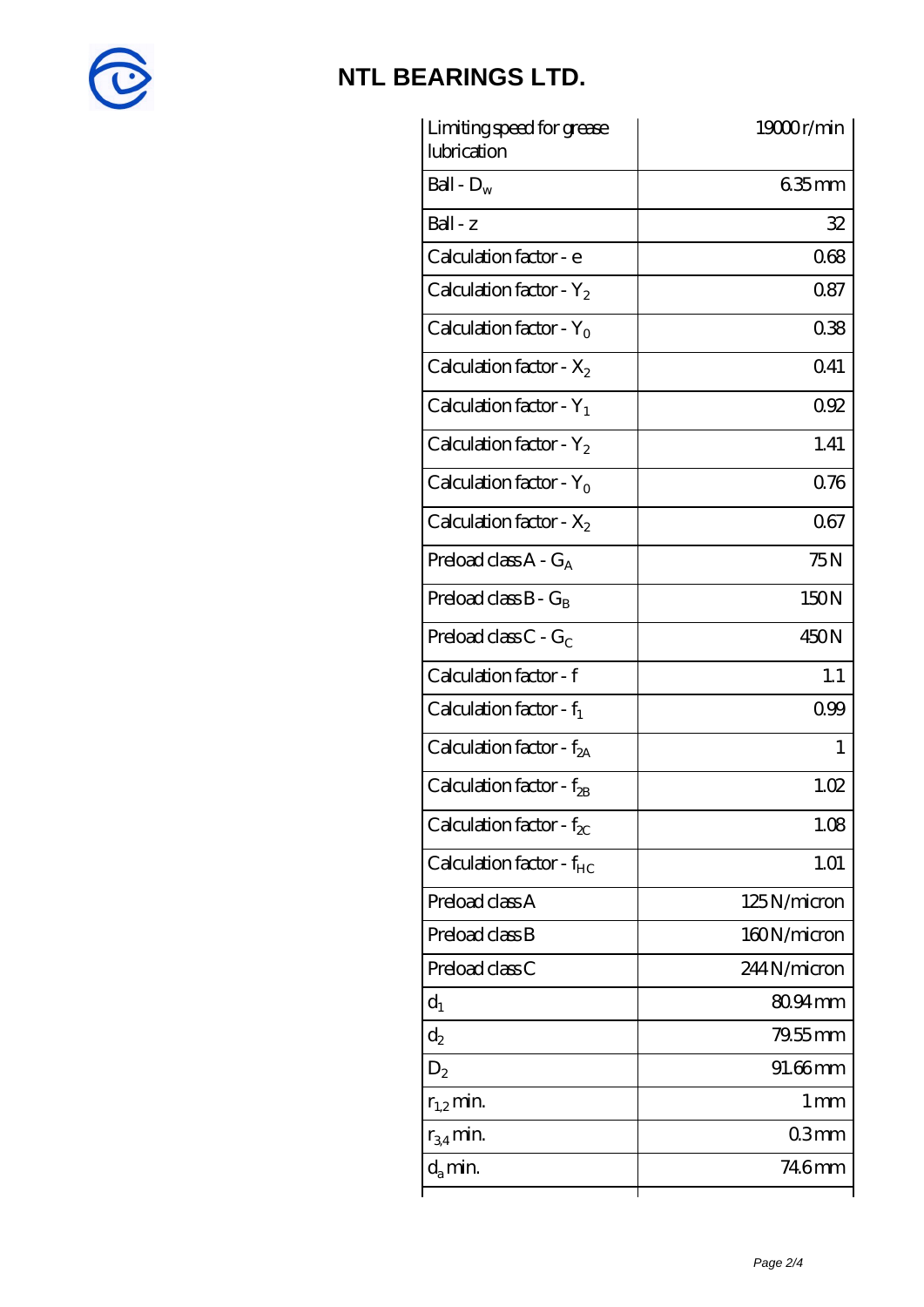

| $d_a$ max.                                               | 80.1 mm             |
|----------------------------------------------------------|---------------------|
| $d_h$ min.                                               | 746mm               |
| $d_b$ max.                                               | <b>788mm</b>        |
| $D_a$ max.                                               | $954$ <sub>mm</sub> |
| $Db$ max.                                                | 98 <sub>mm</sub>    |
| $r_{\rm a}$ max.                                         | $1 \,\mathrm{mm}$   |
| $rb$ max.                                                | 03mm                |
| Basic dynamic load rating C                              | 17.4 kN             |
| Basic static load rating $C_0$                           | 186kN               |
| Fatigue load limit $P_{\rm u}$                           | 049kN               |
| Attainable speed for grease<br>lubrication               | 19000r/min          |
| Ball diameter $D_w$                                      | 635mm               |
| Number of balls z                                        | 32                  |
| Preload class $AG_A$                                     | 75N                 |
| Static axial stiffness, preload<br>classA                | 125N/μ m            |
| Preload class $BG_B$                                     | 150N                |
| Static axial stiffness, preload<br>classB                | 160N/μ m            |
| Preload class C $G_C$                                    | 450N                |
| Static axial stiffness, preload<br>classC                | $244N/\mu$ m        |
| Calculation factor f                                     | 1.1                 |
| Calculation factor $f_1$                                 | 099                 |
| C alculation factor $f_{2A}$                             | 1                   |
| Calculation factor $f_{\mathcal{R}}$                     | 1.02                |
| Calculation factor $f_{\chi}$                            | 1.08                |
| Calculation factor $f_{HC}$                              | 1.01                |
| Calculation factor e                                     | 068                 |
| Calculation factor (single,<br>$t$ andem) $Y_2$          | 087                 |
| Calculation factor (single,<br>$t$ andem) Y <sub>o</sub> | 038                 |
|                                                          |                     |